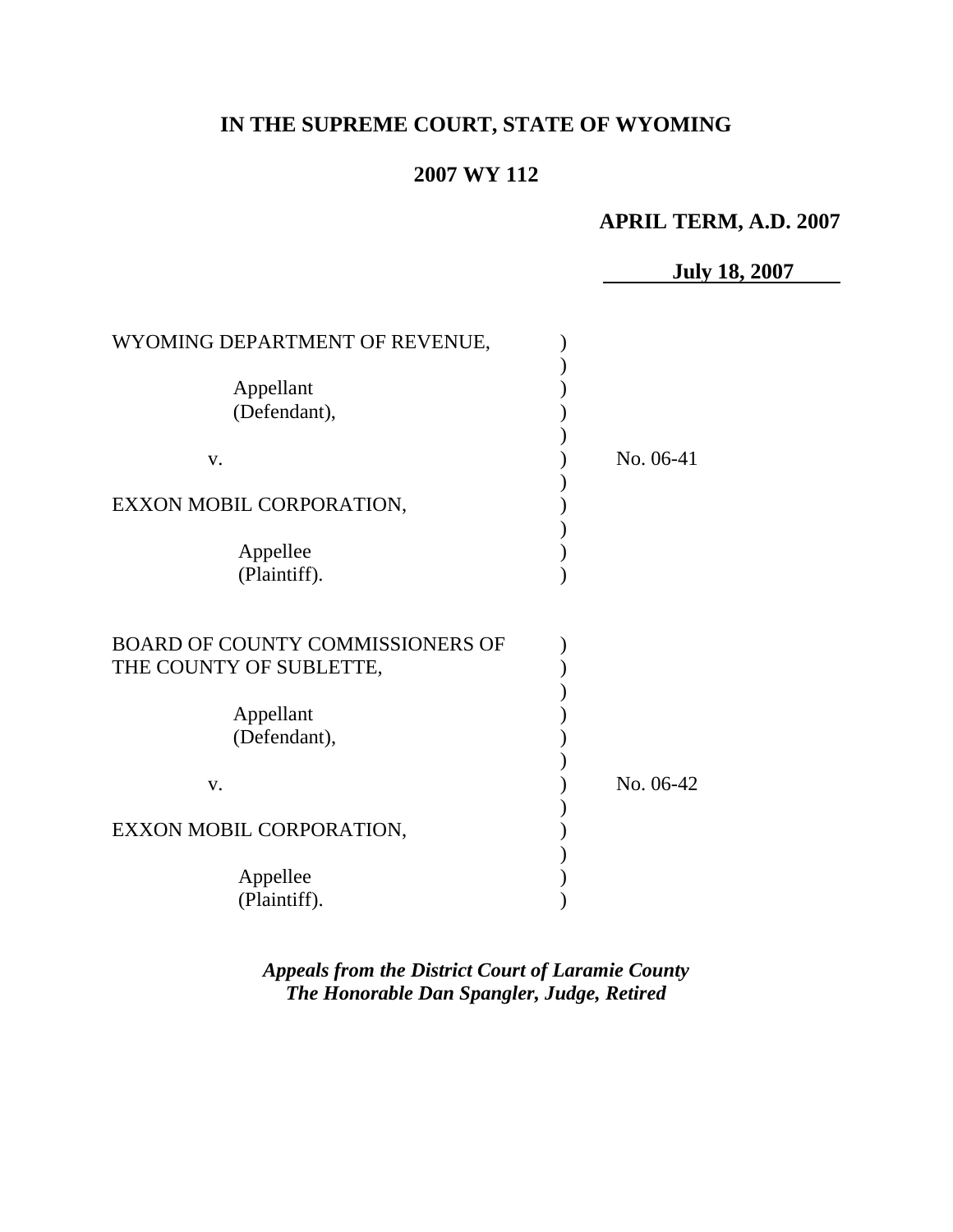#### *Representing Appellant Wyoming Department of Revenue:*

Patrick J. Crank, Attorney General; Michael L. Hubbard, Deputy Attorney General; Martin L. Hardsocg, Senior Assistant Attorney General; and William F. Russell, Assistant Attorney General. Argument by Mr. Hardsocg.

### *Representing Appellant Board of County Commissioners of the County of Sublette:* John C. McKinley of Davis & Cannon, Cheyenne, Wyoming.

### *Representing Appellee Exxon Mobil Corporation:*

Lawrence J. Wolfe, Patrick R. Day, and Walter F. Eggers, III of Holland & Hart LLP, Cheyenne, Wyoming; and Brent R. Kunz of Hathaway & Kunz, P.C., Cheyenne, Wyoming. Argument by Mr. Day.

### *Before VOIGT, C.J., and GOLDEN and BURKE, JJ., and SKAVDAHL and PARK, D.J.J.*

NOTICE: This opinion is subject to formal revision before publication in Pacific Reporter Third. Readers are requested to notify the Clerk of the Supreme Court, Supreme Court Building, Cheyenne, Wyoming 82002, of any typographical or other formal errors so that correction may be made before final publication in the permanent volume.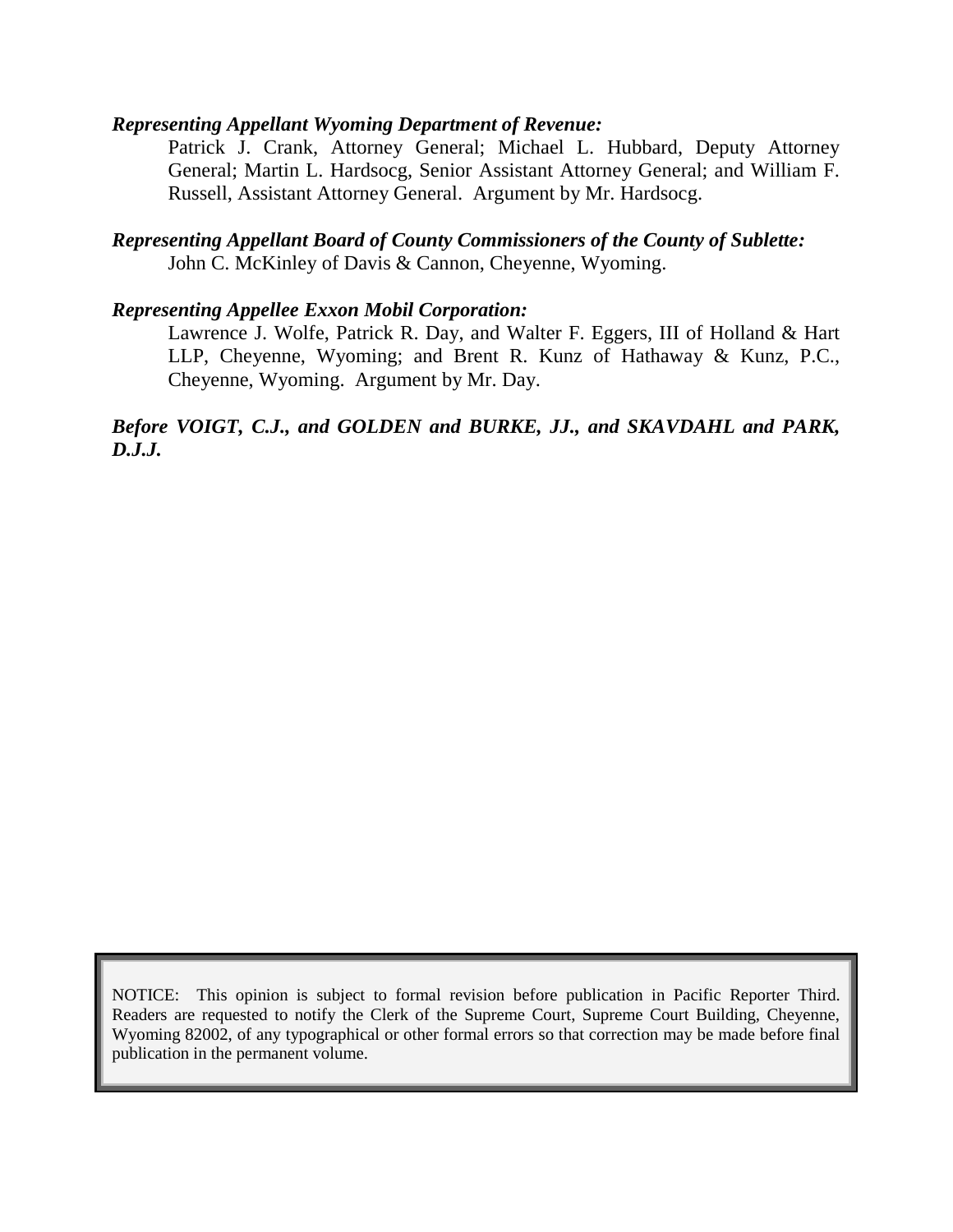### **SKAVDAHL, District Judge.**

[¶1] In these two consolidated appeals the Department of Revenue ("Department") and the Board of County Commissioners of the County of Sublette ("Sublette County") appeal a declaratory judgment entered by the district court in favor of Exxon Mobil Corporation ("ExxonMobil"), wherein the district court determined that helium produced from federal oil and gas leases in Sublette County is not subject to severance and ad valorem taxation. We will affirm.

#### **ISSUES**

- [¶2] The Department presents the following statement of issues:
	- I. Did the District Court incorrectly rule that because Exxon does not possess title to helium at the moment of extraction, that Exxon is not liable for severance tax?
	- II. Does Exxon's production and severance of helium pursuant to a federal lease and "Sale and Disposition" agreement, in which the federal government briefly retains legal title to the helium, relieve Exxon of severance tax liability?
	- III. Did the District Court incorrectly conclude that Exxon possesses no contractual or other privilege to sever and extract helium?
	- IV. Did the District Court incorrectly rule that because Exxon does not possess title to helium at the moment of extraction, that Exxon is not liable for *ad valorem* tax?
	- V. Does federal law relieve Exxon of state severance or county *ad valorem* tax liability?
	- VI. Did the District Court err when it failed to determine that the doctrines of res judicata and collateral estoppel barred Exxon's Declaratory Judgment action against the Department?
- [¶3] Sublette County identifies a single issue:
	- I. Whether the helium produced by ExxonMobil Corporation from federal lands located in Sublette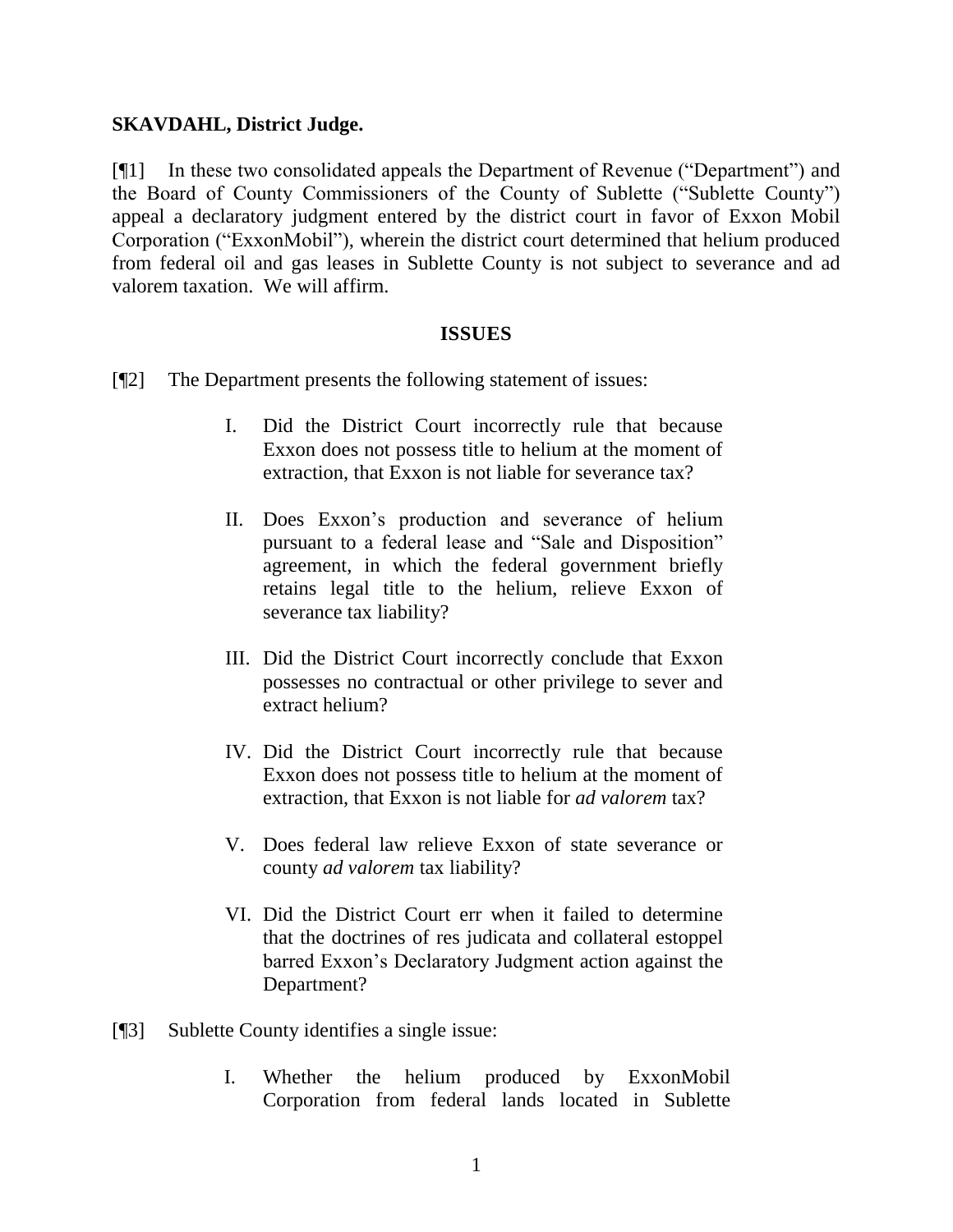County, Wyoming is subject to ad valorem (gross products) tax?

[¶4] ExxonMobil identifies two issues:

- A. Does ExxonMobil owe severance taxes on federal helium owned exclusively by the federal government?
- B. Does ExxonMobil owe ad valorem production taxes to Sublette County on federal helium that ExxonMobil buys from the federal government in Lincoln County?

[¶5] We perceive the issues presented and which we address to be as follows:

1. Did the district court correctly conclude that the doctrines of res judicata and collateral estoppel do not bar ExxonMobil from challenging the imposition of ad valorem or severance tax on helium produced from ExxonMobil's federal leases?

2. Did the district court properly conclude that ExxonMobil does not owe ad valorem taxes to Sublette County for helium produced from ExxonMobil's federal leases?

3. Did the district court properly conclude that ExxonMobil does not owe severance taxes on helium produced from ExxonMobil's federal leases?

# **FACTS**

[¶6] ExxonMobil operates deep natural gas wells in Sublette County, referred to as the LaBarge project. A discussion of the complexities surrounding gas production from the LaBarge project was recently detailed by this court in *Wyoming Department of Revenue v. Exxon Mobil Corp.*, 2007 WY 21, 150 P.3d 1216 (Wyo. 2007). In addition to being a prolific source of various valuable gasses, the wells in the LaBarge project have also been a prolific source of tax litigation.<sup>1</sup> The nature of the taxation issues in this case requires a brief discussion of the factual and legal basis upon which ExxonMobil produces helium from wells in the LaBarge project and the litigation history concerning taxation issues.

[¶7] ExxonMobil produces natural gas from deep wells completed into the Madison Formation. The composition of the natural gas stream produced from these deep wells is 65% carbon dioxide, 22% methane, 7.4% nitrogen, 5% hydrogen sulfide, and .6%

 <sup>1</sup> *Wyo. Dep't of Revenue v. Exxon Mobil Corp.*, 150 P.3d 1216; *State ex rel. Sublette County Bd. of County Comm'rs v. State*, 2001 WY 91, 33 P.3d 107 (Wyo. 2001); *Exxon Corp. v. Bd. of County Comm'rs, Sublette County*, 987 P.2d 158 (Wyo. 1999); *Amoco Prod. Co. v. State*, 751 P.2d 379 (Wyo. 1988).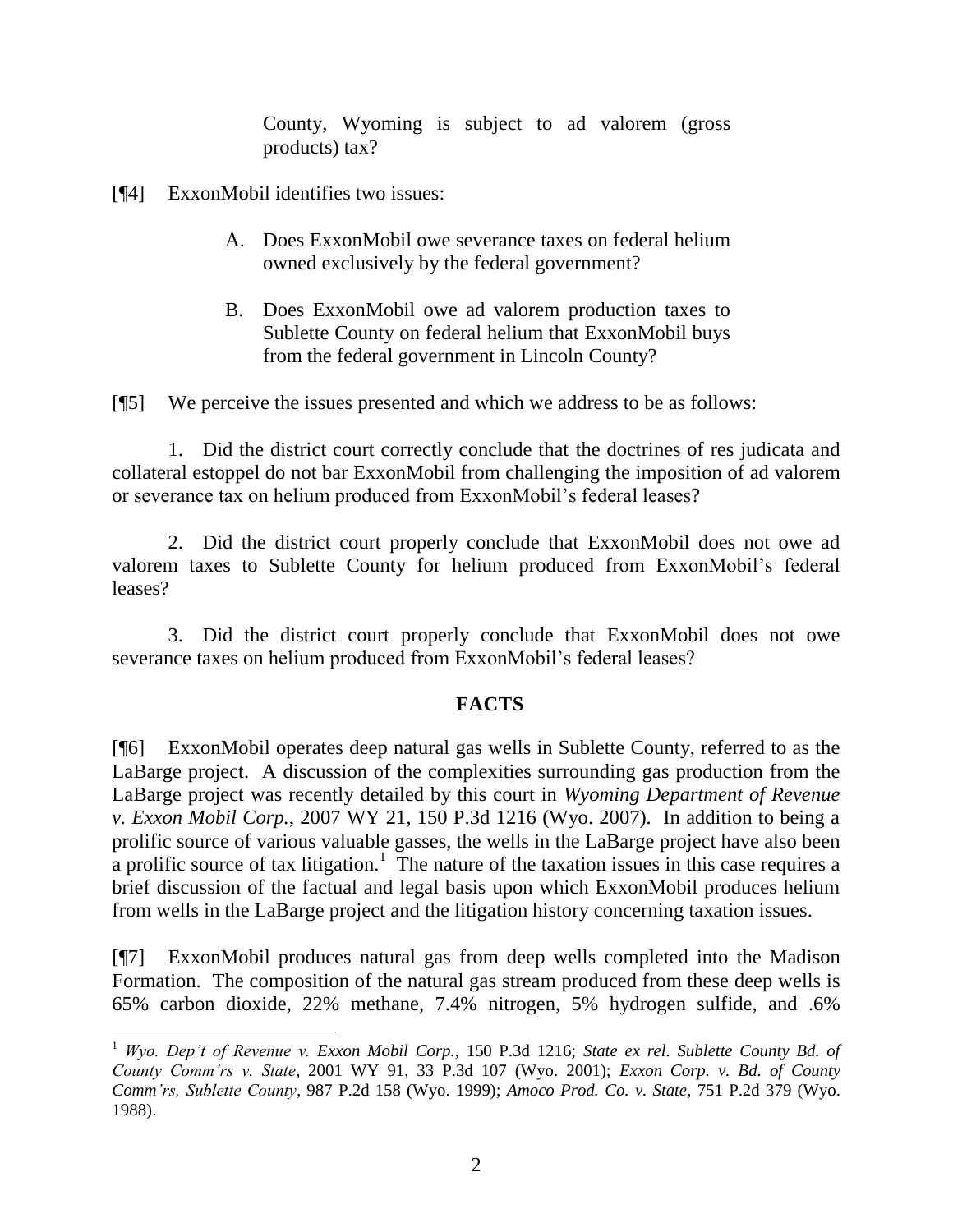helium. The subject of this appeal is limited to the .6% helium produced from wells located on federal leases.<sup>2</sup> Due to the unique components of this gas stream, it is gathered and transported via various pipelines to the Black Canyon dehydration plant in Sublette County. At the Black Canyon plant all but .02% of the water in the gas stream is removed. This dehydration is necessary because the carbon dioxide and hydrogen sulfide, when mixed with water, form highly corrosive acids that would damage the pipeline. This gas stream is then transported via pipeline forty miles to the Shute Creek processing facility, located in Lincoln County.

[¶8] At Shute Creek the constituents of the gas stream are separated. This complex process removes the constituents in the following order: hydrogen sulfide, carbon dioxide, methane, nitrogen, and, finally, helium. This separation process results in the helium being liquefied, which is the point at which ExxonMobil purchases the helium from the federal government.

[¶9] Pursuant to the Mineral Leasing Act of 1920, 30 U.S.C.A.  $\S$  181 (West 2007)<sup>3</sup> and  $43$  C.F.R. 3100.1 (West 2007),<sup>4</sup> the United States reserved the ownership and the right to

Deposits of coal, phosphate, sodium, potassium, oil, oil shale, gilsonite (including all vein-type solid hydrocarbons), or gas, and lands containing such deposits owned by the United States, . . . except as hereinafter provided, shall be subject to disposition in the form and manner provided by this chapter to citizens of the United States, or to associations of such citizens, or to any corporation organized under the laws of the United States, or of any State or Territory thereof, or in the case of coal, oil, oil shale, or gas, to municipalities.

. . . .

The United States reserves the ownership of and the right to extract helium from all gas produced from lands leased or otherwise granted under the provisions of this chapter, under such rules and regulations as shall be prescribed by the Secretary of the Interior: *Provided further*, That in the extraction of helium from gas produced from such lands it shall be so extracted as to cause no substantial delay in the delivery of gas produced from the well to the purchaser thereof.

4 43 C.F.R. § 3100.1 (West 2007) provides:

 $2$  The issues in this appeal are limited to helium that is produced from federal leases. Pursuant to state leases, ExxonMobil is granted the right to explore and produce helium. Thus, ExxonMobil does not challenge the imposition of severance and ad valorem taxes for that portion of helium produced from state leases.

<sup>&</sup>lt;sup>3</sup> The applicable portion of 30 U.S.C.A. § 181 (West 2007) provides: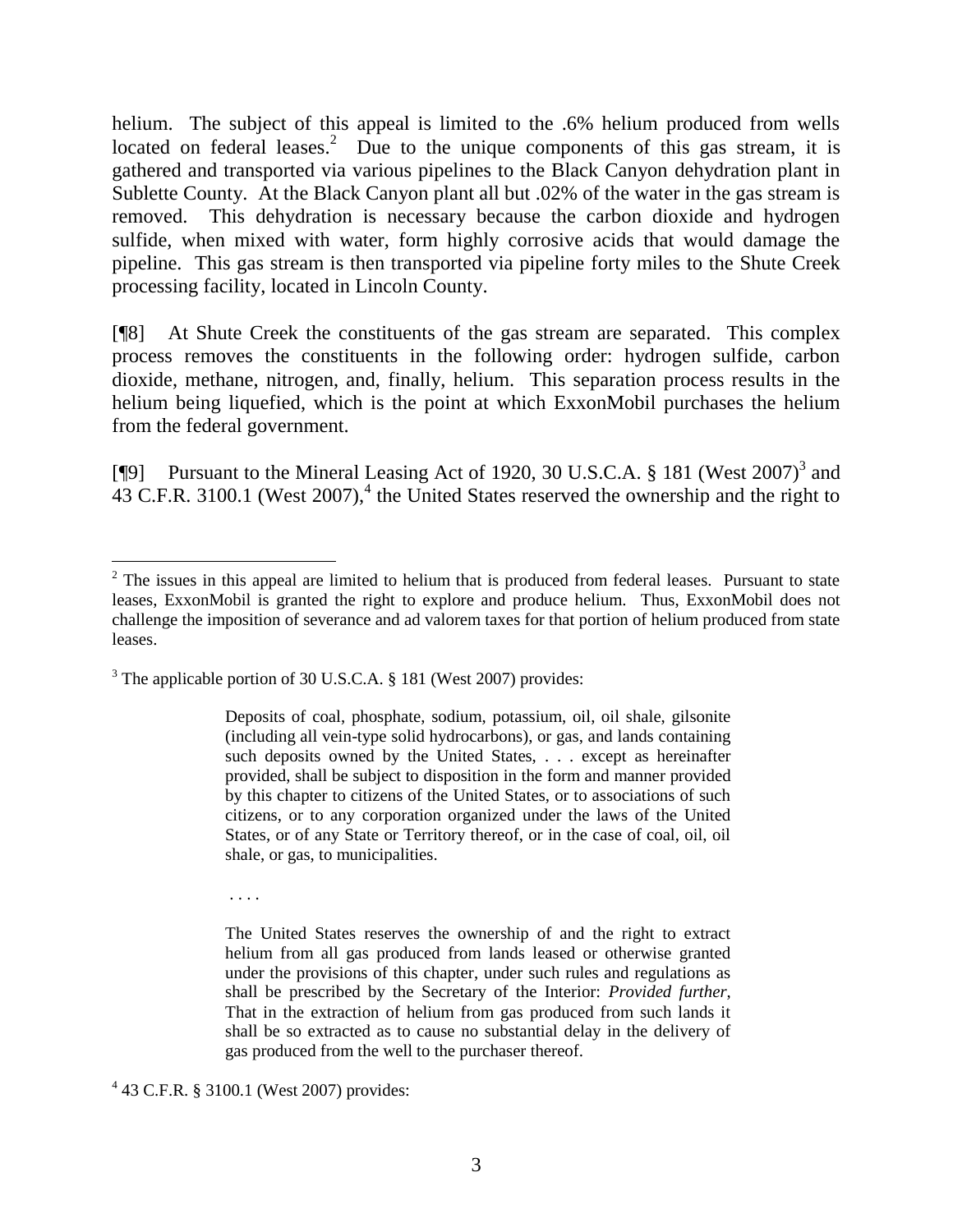extract helium from all gas produced from mineral leases of federal lands. The reservation of helium was originally motivated by national security interests. *See* Helium Act of March 3, 1925, c. 426, 43 Stat. 1110.<sup>5</sup> The federal leases applicable to the wells from which helium and other natural gases are produced were issued prior to 1965 and expressly provide that ExxonMobil "is granted the exclusive right and privilege to drill for, mine, extract, remove, and dispose of all of the oil and gas deposits, **except helium gas** . . . ." (Emphasis added). These leases reserve to the federal government "the ownership and the right to extract helium from all gas produced under this lease . . . ." The leases reserve to the federal government the right to construct and operate facilities on the leased premise to remove helium from the gas stream produced under the lease:

> Section 3(d). Helium. -- Pursuant to section 1 of the act, and section 1 of the act of March 3, 1927 (44 Stat. 1387), as amended, **the [federal government reserves] ownership and the right to extract helium from all gas produced under this lease**, subject to such rules and regulations as shall be prescribed by the Secretary of the Interior. In case the lessor elects to take the helium the lessee shall deliver all gas containing same, or portion thereof desired, to the lessor at any point on the leased premises in the manner required by the lessor, for the extraction of the helium in such plant or reduction works for that purpose as the lessor may provide, whereupon the residue shall be returned to the lessee with no substantial delay in the delivery of gas produced from the well to the purchaser thereof. The lessee shall not suffer a diminution of value of the gas from which the helium has been extracted, or loss otherwise, for which he is not reasonably compensated, save for the value of the helium extracted. The lessor further reserves the right to erect, maintain, and operate any and all reduction works and other equipment necessary for the extraction of helium on the premises leased.

(Emphasis added). Thus, ownership of the helium contained in the gas stream produced from ExxonMobil's wells located on these federal leases remains with the federal government, which also retains the right to extract it from the gas stream.

The ownership of and the right to extract helium from all gas produced from lands leased or otherwise disposed of under the Act have been reserved to the United States.

 $<sup>5</sup>$  Current Act can be found at 50 U.S.C.A.  $\P$  167, et. seq.</sup>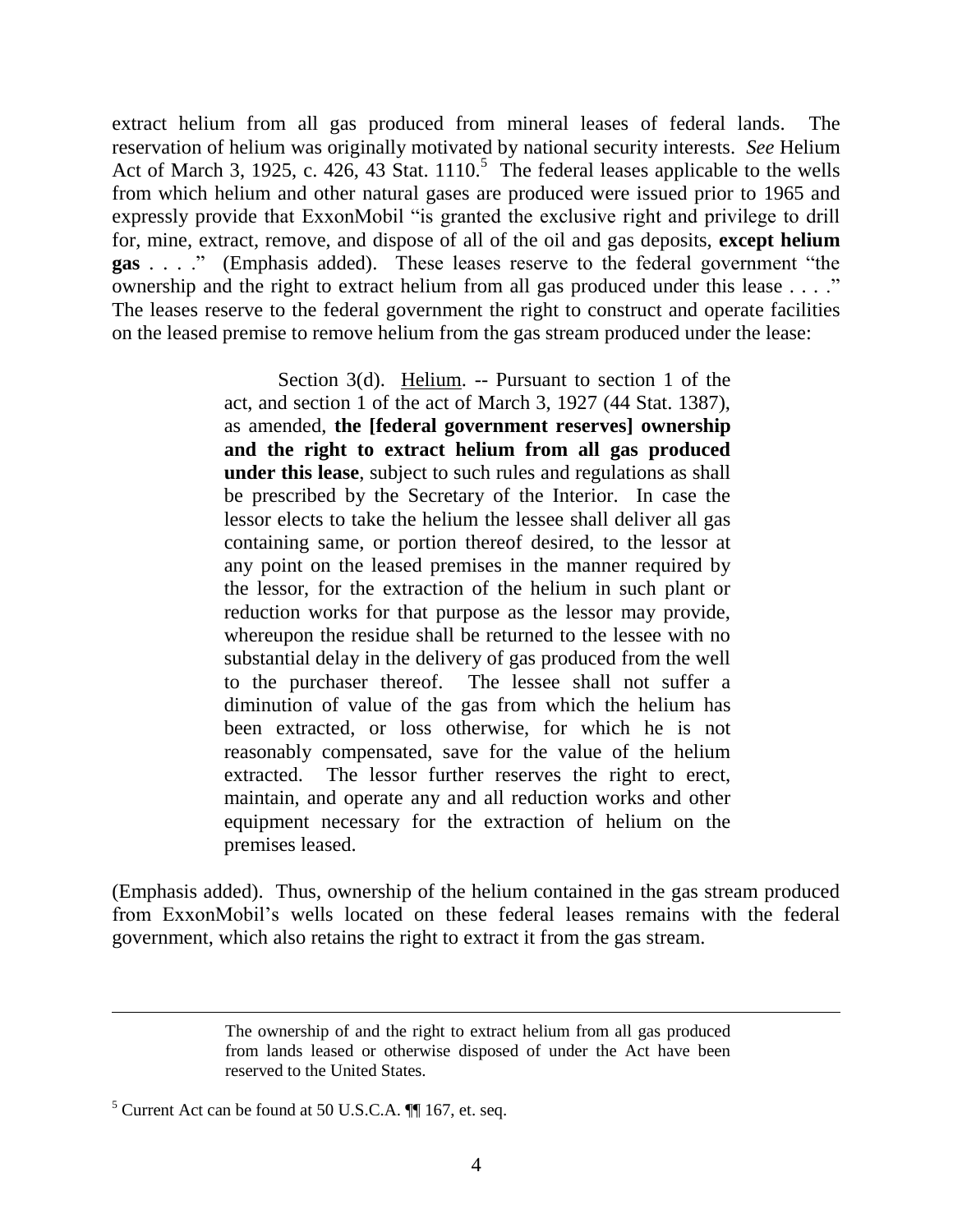[¶10] At the time ExxonMobil was constructing the Shute Creek processing facilities in the mid-1980s, it contemplated the value in constructing facilities which would allow for the extraction and sale of helium. Thus, due to the federal government's ownership and right of extraction of the helium, ExxonMobil sought to purchase the helium from the federal government. Negotiations were successful and on June 1, 1985, ExxonMobil and the federal government entered into a "Helium Sale and Disposition Agreement" ("Helium Agreement.")

The Helium Agreement provides in pertinent part:

### ARTICLE II TRANSFER OF TITLE

2.1 Seller retains title to and ownership of helium underlying Said Lands, but during the term of this Agreement Buyer shall have the exclusive right and privilege to (i) take possession of the gas stream produced from Said Lands for the purpose of extracting helium from said gas stream to the extent the gas stream is processed in the Shute Creek Gas Processing Plants constructed or to be constructed in Lincoln and Sweetwater Counties, Wyoming and (ii) extract in the form of crude helium, in such gas processing plants, the helium component of not to exceed 511 billion standard cubic feet of raw inlet gas per Contract Year during the term of this Agreement. Seller agrees to sell to Buyer the helium contained in such crude helium so extracted by Buyer during the term of this Agreement, for the consideration set forth hereinbelow. Buyer shall be granted title to such helium purchased by Buyer hereunder at the point where the crude helium is extracted from said gas stream. Both parties agree that this grant does not increase or decrease the rights of lessees under oil and gas leases covering any of Said Lands. Helium to which Buyer obtains title under this Agreement does not constitute "Bureau of Mines helium" or "Bureau helium" for purposes of 50 U.S.C. §167d and 30 C.F.R. Part 602.

(Emphasis in original). The Helium Agreement initially had a primary term of 20 years, but has since been amended to a primary term of 25 years, until November 1, 2011. Under the Helium Agreement, ExxonMobil pays the federal government a percentage of the proceeds received from its resale of the helium.

[¶11] ExxonMobil extracts the crude helium from the gas stream at the outlet of the nitrogen recovery unit at the Shute Creek plant in Lincoln County, which is the final step in processing. Due to the significant amount of helium that unavoidably escapes prior to processing and extraction, ExxonMobil did not want to purchase helium from the federal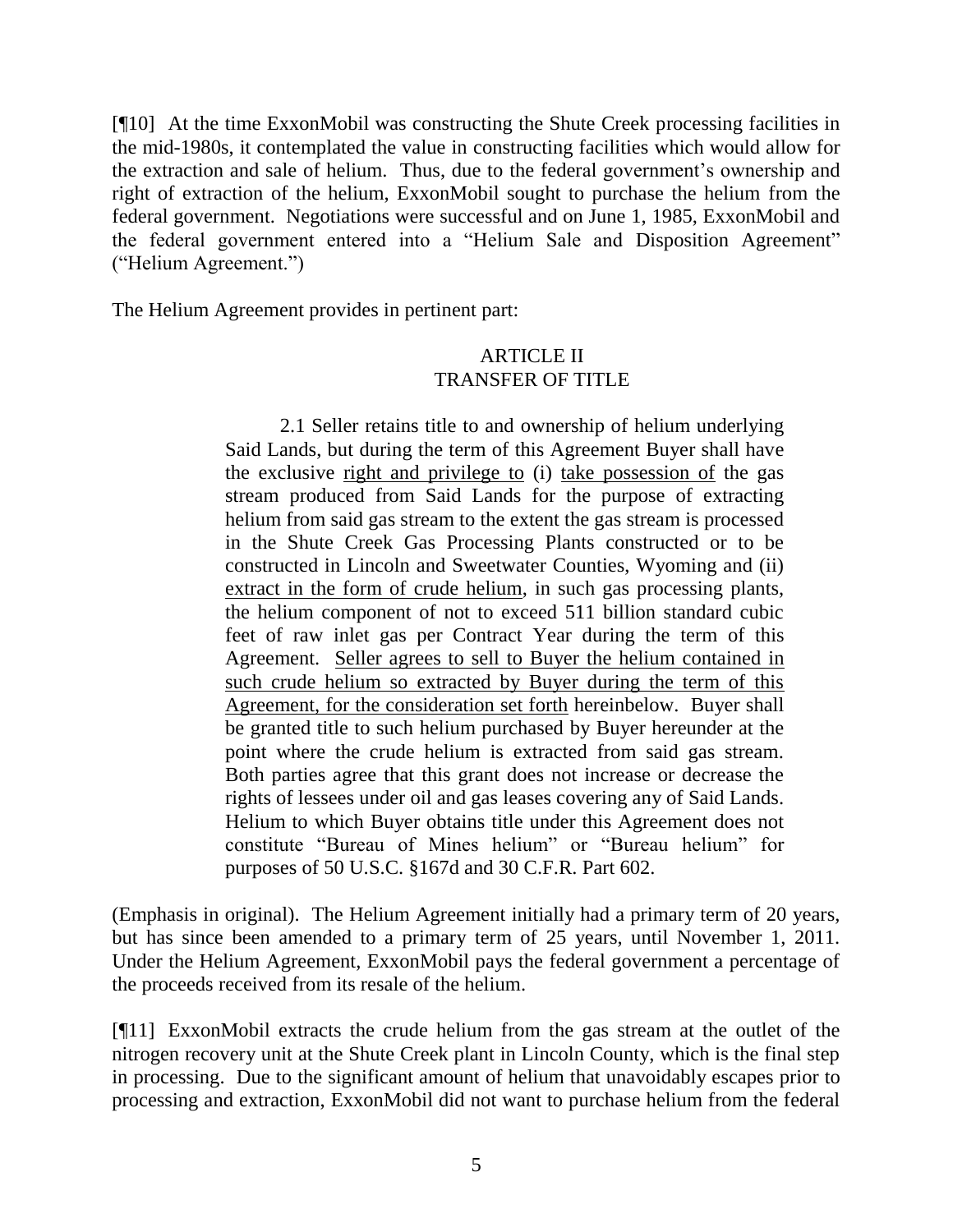government any sooner in the process than necessary, thus avoiding this risk of loss between the wellhead and ultimate extraction.<sup>6</sup> Under the terms of the Helium Agreement, this is the point at which the federal government conveys title of the helium to ExxonMobil.

[¶12] As noted, in November of 1986, ExxonMobil first began selling helium extracted from the gas stream produced from the federal leases. Almost immediately, disputes began to arise over the taxation of the various components of this gas stream. These taxation disputes ultimately culminated in a January 12, 1989, Tax Settlement Agreement ("TSA"), between the Department, Sublette County, and ExxonMobil. The details surrounding the development of the TSA were most recently explored by this Court in *Wyo. Dep't of Revenue v. Exxon Mobil Corp.*, 150 P.3d 1216.

[¶13] Pertinent to the issues presently before this Court, the TSA provided that in exchange for ExxonMobil's payment of \$12 million to the State of Wyoming and Sublette County, ExxonMobil's severance and ad valorem tax liability for 1986, 1987, and 1988 would be considered satisfied. The TSA also provided that specific valuation methods would be used, for severance and ad valorem taxes, for LaBarge production from January 1, 1989 through August 31, 1991. In exchange for the State and Sublette County's agreement, ExxonMobil agreed that, during this time period, it would not contest the applicability of ad valorem and severance taxes to federal helium. The TSA also set forth the valuation methodology to be used after August 31, 1991, and provided that if the State utilized any other method "the Parties agree that the question of future taxability, for severance and ad valorem purposes, and value of future helium production remain open and are not resolved by this Agreement." *See Exxon Corp. v. Bd. of County Comm'rs, Sublette County*, 987 P.2d 158, 161 (Wyo. 1999). By letter dated May 21, 2004, the Department advised ExxonMobil that it would no longer recognize the January 12, 1989, TSA. The Department further demanded that ExxonMobil report and pay production taxes on all products, including helium. Predictably, in response, ExxonMobil filed suit seeking a declaratory judgment as to the applicability of ad valorem and severance taxes to the helium produced from these federal leases.

[¶14] On cross-motions for summary judgment the district court concluded that the Department and Sublette County could not lawfully impose severance and ad valorem taxes on sales proceeds obtained by ExxonMobil from the resale of the helium purchased from the federal government under the Helium Agreement. The Department and Sublette County separately appealed the district court's order. Due to the similarity of issues presented, this Court consolidated both appeals.

  $6$  Elemental helium is so small and light that it can migrate through steel pipelines.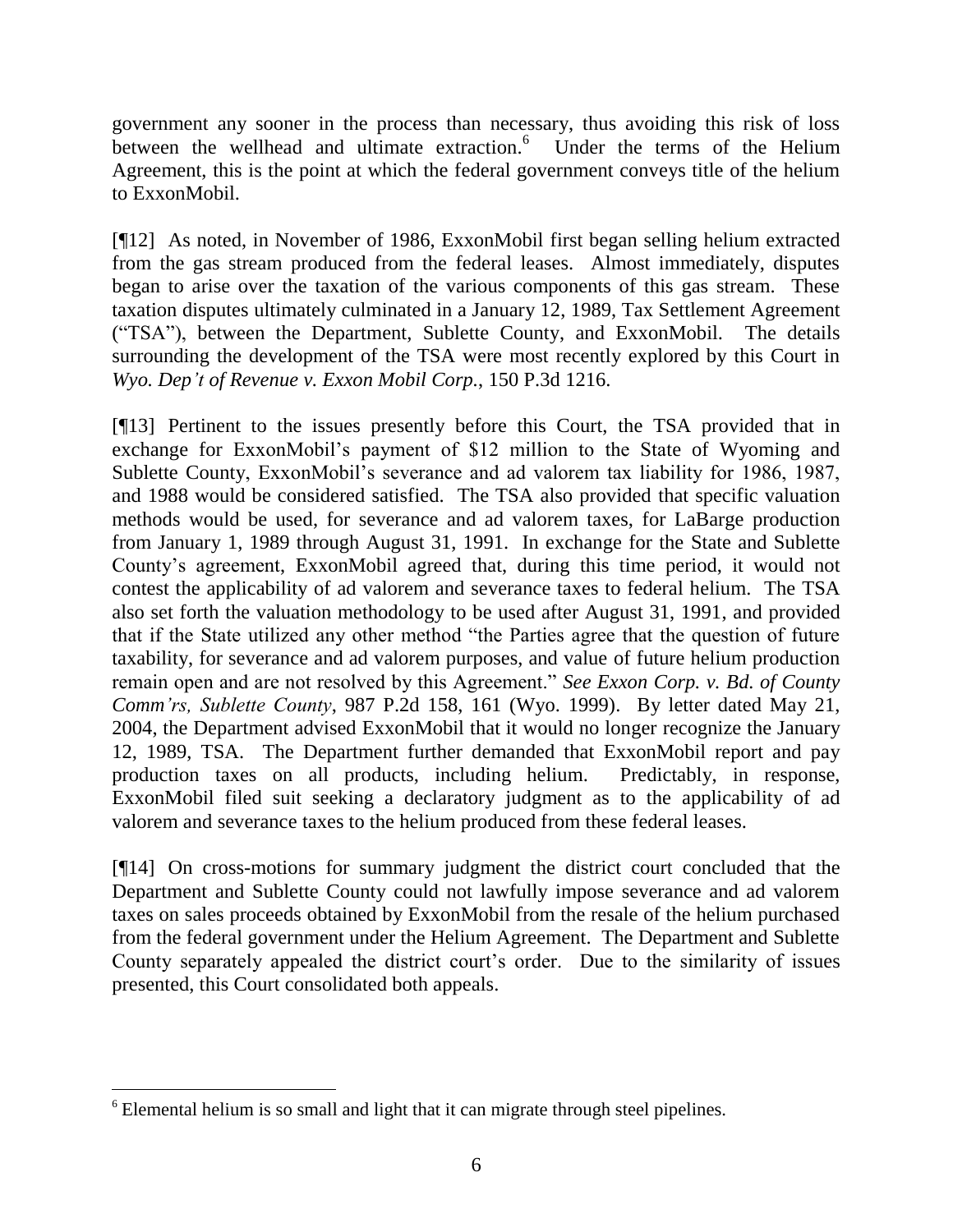#### **STANDARD OF REVIEW**

[¶15] This Court's standard for the review of summary judgments applies equally in declaratory judgment actions. *Laughter v. Bd. of County Comm'rs*, 2005 WY 54, ¶ 9, 110 P.3d 875, 879 (Wyo. 2005). Under that standard, summary judgment is proper "if the pleadings, depositions, answer to interrogatories, and admissions on file, together with the affidavits, if any, show that there is no genuine issue as to any material fact and that the moving party is entitled to a judgment as a matter of law." W.R.C.P. 56(c). A genuine issue of material fact exists when a disputed fact, if proven, would establish or refute an essential element of a cause of action or a defense that a party has asserted. *Metz Beverage Co. v. Wyo. Beverages, Inc.*, 2002 WY 21, ¶ 9, 39 P.3d 1051, 1055 (Wyo. 2002). We evaluate the propriety of a summary judgment by employing the same standards and examining the same material as the district court. This Court examines the record *de novo*, in the light most favorable to the party opposing the motion, affording that party the benefit of all favorable inferences that may be drawn from the record. If, after a review of the record, any doubt exists as to the presence of issues of material fact, that doubt must be resolved against the party seeking summary judgment. *See Thompson-Green v. Estate of Drobish*, 2006 WY 126, ¶ 5, 143 P.3d 897, 899 (Wyo. 2006). Issues of statutory interpretation present questions of law, which are reviewed *de novo*. *See Powder River Coal Co. v. Wyo. Dep't of Revenue*, 2006 WY 137, ¶ 9, 145 P.3d 442, 446 (Wyo. 2006). As to issues of law, this Court affords no deference to the district court's determinations. *See Colo. Cas. Ins. Co. v. Sammons*, 2007 WY 75, ¶ 11, 157 P.3d 460, 465 (Wyo. 2007).

### **DISCUSSION**

### **1. Did the district court correctly conclude that the doctrines of res judicata and collateral estoppel do not bar ExxonMobil from challenging the imposition of ad valorem or severance tax on helium produced from ExxonMobil's federal leases?**

[¶16] The Department asserts that in *Amoco Production Co. v. State*, 751 P.2d 379 (Wyo. 1988), ExxonMobil, along with other parties, challenged the Department's taxation of helium and lost. Thus, the Department contends that ExxonMobil is barred from revisiting the taxability of helium produced from these federal leases. ExxonMobil contends that the ordinary rules regarding res judicata are inapplicable to declaratory judgment actions. Nonetheless, ExxonMobil contends that its request for a declaration that severance and ad valorem taxes may not be imposed on helium from these federal leases is a new claim. A review of the issues presented demonstrates that the principles of collateral estoppel and res judicata do not bar ExxonMobil's declaratory judgment action in this case.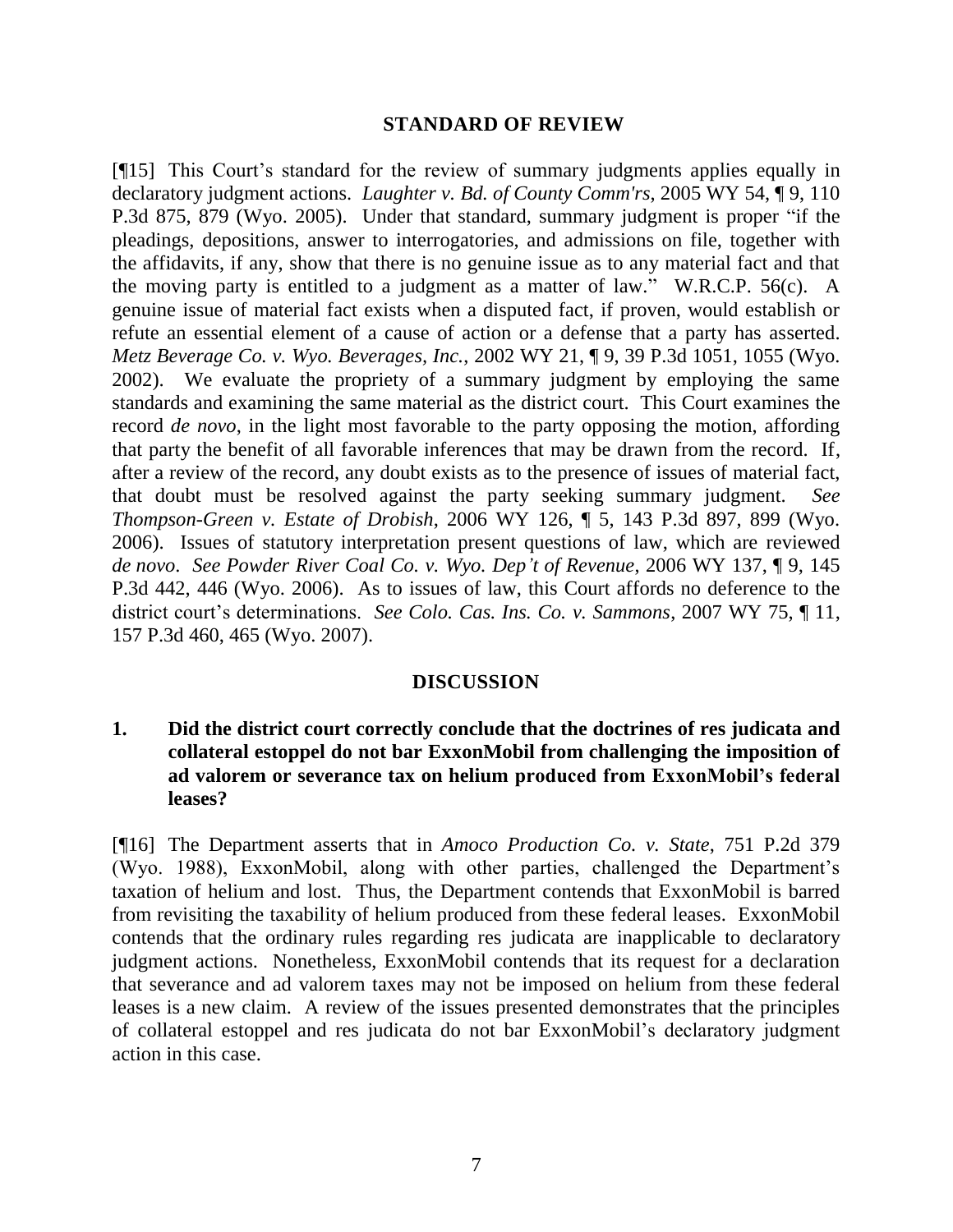[¶17] The doctrines of res judicata (claim preclusion) and collateral estoppel (issue preclusion) incorporate a universal legal principle of common-law jurisprudence to the effect that "a right, question or fact distinctly put in issue and directly determined by a court of competent jurisdiction . . . cannot be disputed in a subsequent suit between the same parties or their privies." *See Osborn v. Kilts*, 2006 WY 142, ¶ 9, 145 P.3d 1264, 1266 (Wyo. 2006) (quoting *Osborn v. Manning*, 798 P.2d 1208, 1210 (Wyo. 1990)).

[¶18] The application of res judicata or collateral estoppel requires an evaluation of similar factors. Res judicata may be applied where four factors are found to exist: (1) identity in parties; (2) identity in subject matter; (3) the issues are the same and relate to the subject matter; and (4) the capacities of the persons are identical in reference to both the subject matter and the issues between them. *Markstein v. Countryside I, L.L.C.*, 2003 WY 122,  $\P$  15, 77 P.3d 389, 394 (Wyo. 2003). Res judicata also precludes a party from raising issues that could have been raised in the first action. *Wyodak Res. Dev. Corp. v. Wyo. Dep't of Revenue*, 2002 WY 181, ¶ 12, 60 P.3d 129, 135 (Wyo. 2002).

[¶19] Application of collateral estoppel is dependent upon consideration of four similar factors: (1) whether the issue decided in the prior adjudication was identical with the issue presented in the present action; (2) whether the prior adjudication resulted in a judgment on the merits; (3) whether the party against whom collateral estoppel is asserted was a party or in privity with a party to the prior adjudication; and (4) whether the party against whom collateral estoppel is asserted had a full and fair opportunity to litigate the issue in the prior proceeding. *Phillips v. Toner*, 2006 WY 59, ¶ 7, 133 P.3d 987, 990 (Wyo. 2006). The issue, as to the very application of severance and ad valorem taxes to helium produced from ExxonMobil's federal lease, is not identical nor does it arise from the same transaction or series of transactions as were litigated in *Amoco Prod. Co. v. State*, 751 P.2d 379.

[¶20] In *Amoco Prod. Co. v. State*, *see supra* ¶¶ 16, 19, Amoco, Chevron, and Exxon filed a declaratory judgment action in which they sought a determination as to the severance tax rate to be applied to non-hydrocarbon gases under Wyo. Stat. Ann. § 39-6- 302 (Michie 1977). *Id*. at 380. That determination was dependent upon what constituted "natural gas" as used in the statute. This Court summarized the contentions of the parties in 1988:

> The State of Wyoming contends that the correct excise tax upon the privilege of severing or extracting  $CO<sub>2</sub>$  gas is six percent. Appellants contend that  $CO<sub>2</sub>$  is not natural gas, that the correct tax is two percent, and that they should have a refund of tax paid of more than \$615,000.

*Id.* at 380. This tax was imposed on the  $CO<sub>2</sub>$  produced by appellants during the first quarter of 1986. This Court went on to determine whether carbon dioxide, as well as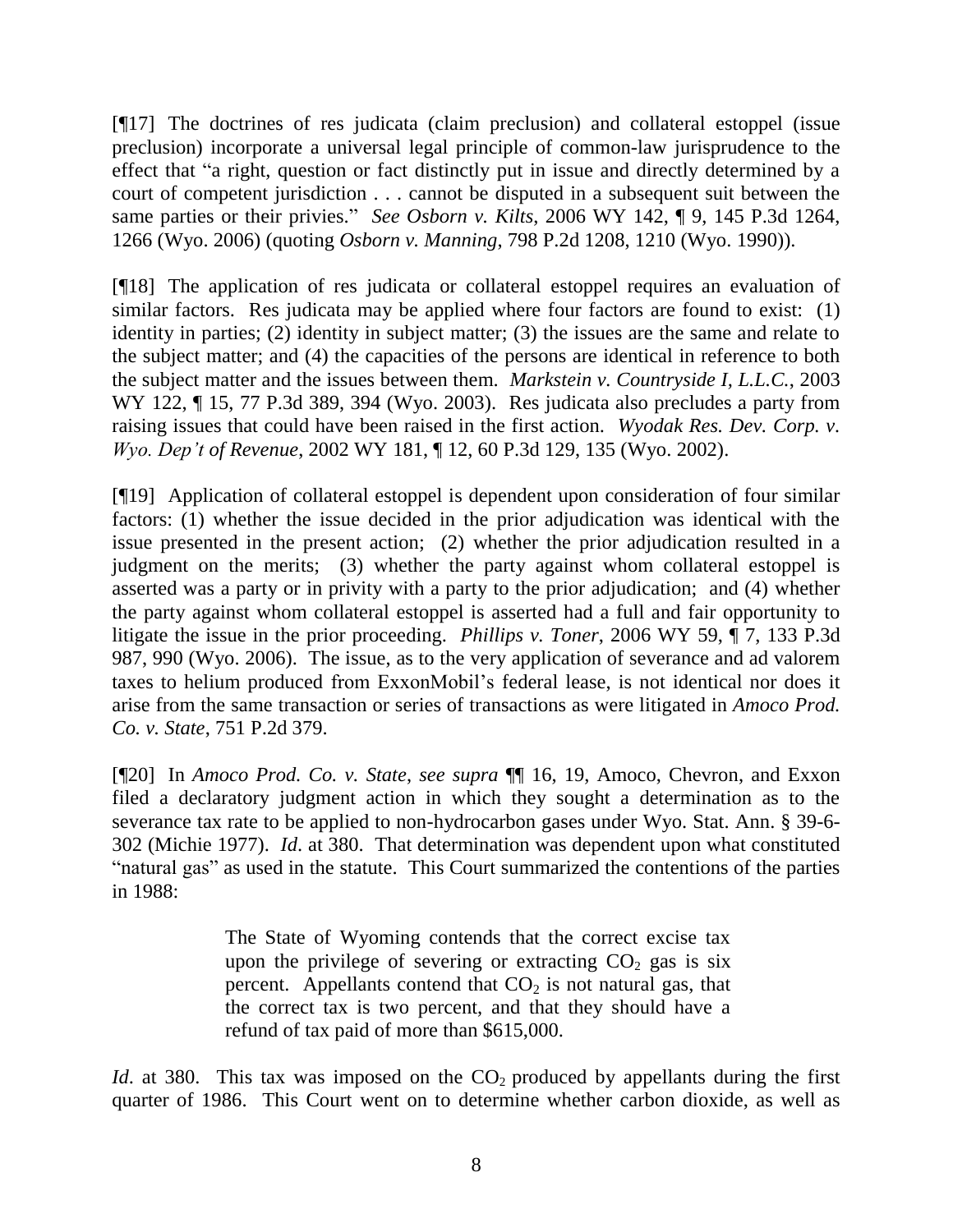other constituents including helium, was "natural gas" as that term was used under Wyo. Stat. Ann. § 39-6-302(a) (Michie 1977). The issue of whether the helium produced from ExxonMobil's federal leases was subject to severance or ad valorem taxes was not raised or even considered. In fact, the only taxes at issue were those assessed on  $CO<sub>2</sub>$  for the first quarter of 1986.

[¶21] The undisputed facts in this case establish that ExxonMobil first began selling helium extracted from the gas stream produced from federal leases in November of 1986. Thus, unlike the circumstances in *Wyodak Res. Dev. Corp. v. Wyo. Dep't of Revenue*, 60 P.3d 129, ExxonMobil is not seeking to make yet another challenge to the taxes that were imposed in the first quarter of 1986 on  $CO<sub>2</sub>$  production. There is no evidence to suggest or support that the present declaratory judgment filed by ExxonMobil is an attempt to raise an additional or alternative challenge to the taxation that was at issue or that could have been raised in *Amoco Prod. Co. v. State*, 751 P.2d 379. To the contrary, ExxonMobil, the State, and Sublette County entered into the TSA which, until now, put to rest issues concerning the imposition of severance and ad valorem taxes to helium produced from ExxonMobil's federal leases.

[¶22] The history between these parties clearly indicates that ExxonMobil has always taken the position that helium produced from its federal leases is not subject to severance or ad valorem taxes. As recited in the TSA between these parties:

> 5. Exxon has not paid, except for severance tax on helium produced from State lands, severance and ad valorem tax for production occurring in 1986 or 1987 because the State and Exxon had not agreed on a taxable value.

> 6. Exxon is acquiring helium produced from federal lands pursuant to an agreement with the federal government, which owns that helium. Because Exxon contends that the Wyoming statutes cannot tax helium owned by the federal government, Exxon has not paid tax on the helium produced from Federal lands in 1986, 1987, and 1988. Exxon has paid taxes on helium produced from State lands in the amount of \$42,474.15.

The TSA further expressly reserved to ExxonMobil the right, in the future, to challenge the taxability of helium produced from these federal leases in the event the State no longer applied the valuation methodology under the TSA. This Court has previously recognized that parties may enter into settlements or consent judgments without being subject to later claims of collateral estoppel. *See Amoco Prod. Co. v. Bd. of County Comm'rs of Sweetwater County*, 2002 WY 154, ¶¶ 12-15, 55 P.3d 1246, 1250-52 (Wyo. 2002). By virtue of the TSA the parties reserved until another day a determination as to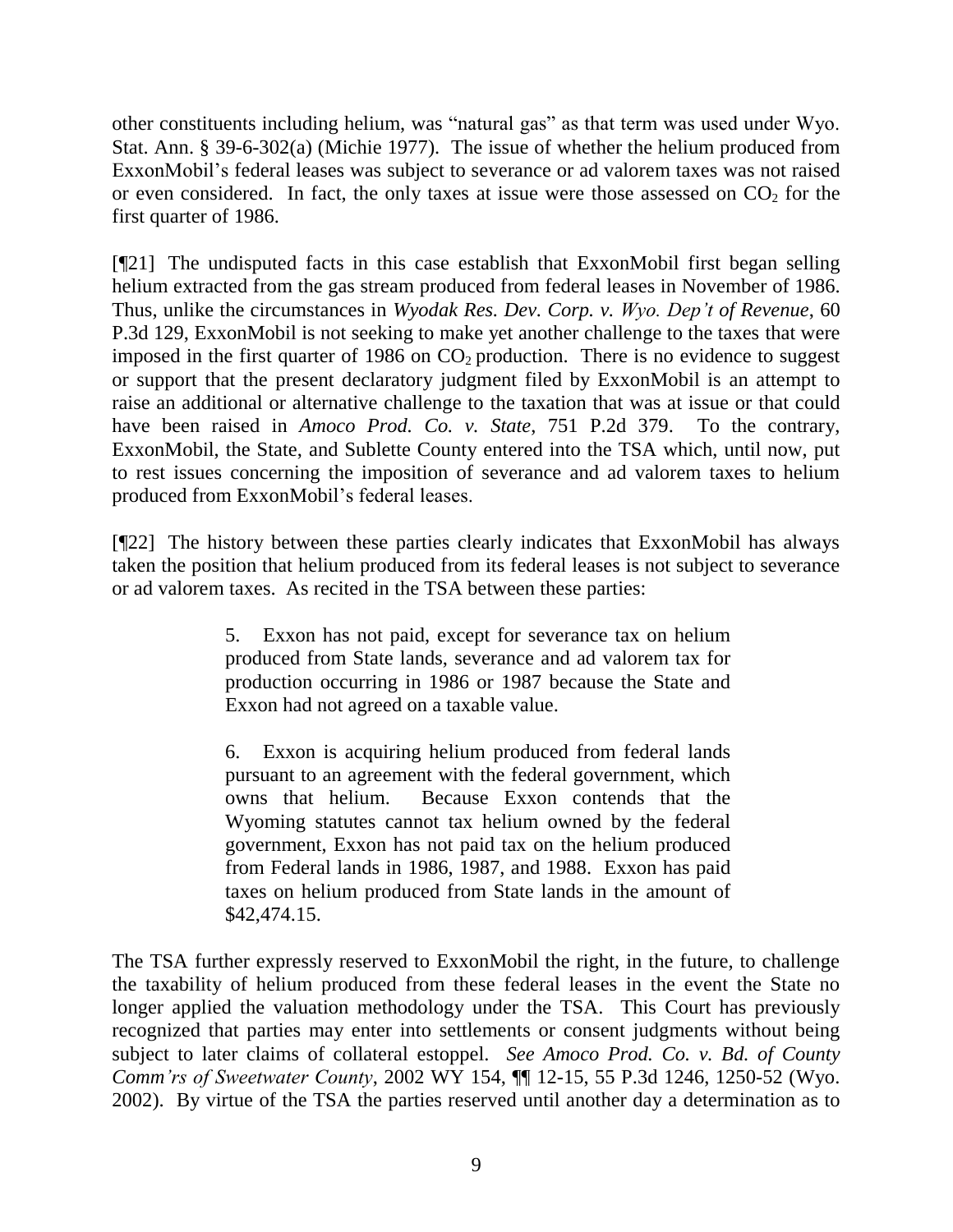the imposition of severance and/or ad valorem taxes on the helium produced from ExxonMobil's federal leases.

[¶23] The issues presented in this case are not identical to those presented or decided in *Amoco Prod. Co. v. State*, 751 P.2d 379. The district court correctly concluded that the doctrines of collateral estoppel and res judicata do not apply to bar ExxonMobil's declaratory judgment action. Given this resolution, we find no need to address the applicability or inapplicability of the doctrine of res judicata to declaratory judgment actions.

### **2. Did the district court properly conclude that ExxonMobil does not owe ad valorem taxes to Sublette County for helium produced from ExxonMobil's federal leases?**

[¶24] The imposition of an ad valorem property tax on mineral production is authorized pursuant to the Wyoming Constitution:

> All mines and mining claims from which gold, ... coal, mineral oil or other valuable deposit, is or may be produced shall be taxed in addition to the surface improvements, and in lieu of taxes on the lands, on the gross product thereof, **as may be prescribed by law**; provided, that the product of all mines shall be taxed in proportion to the value thereof.

Wyo. Const. art. 15, § 3 (emphasis added). The ad valorem tax is a property tax which is based upon the full value of the property when produced. Wyo. Stat. Ann. § 39-13- 101(a)(ii) (LexisNexis 2007); *see Union Pac. Res. Co. v. State*, 839 P.2d 356, 361 n.1 (Wyo. 1992). The Wyoming Legislature has defined taxpayer for purposes of ad valorem taxes on natural gas:

> In the case of ad valorem taxes on crude oil, lease condensate or natural gas produced under lease, the lessor is liable for the payment of ad valorem taxes on crude oil, lease condensate or natural gas production removed only to the extent of the lessor's retained interest under the lease, whether royalty or otherwise, and the lessee or his assignee is liable for all other ad valorem taxes due on production under the lease[.]

Wyo. Stat. Ann. § 39-14-203 (c)(i) (LexisNexis 2007). In this case, Sublette County contends that the Helium Agreement between ExxonMobil and the federal government is simply a ruse to manipulate the state and county taxation system. Sublette County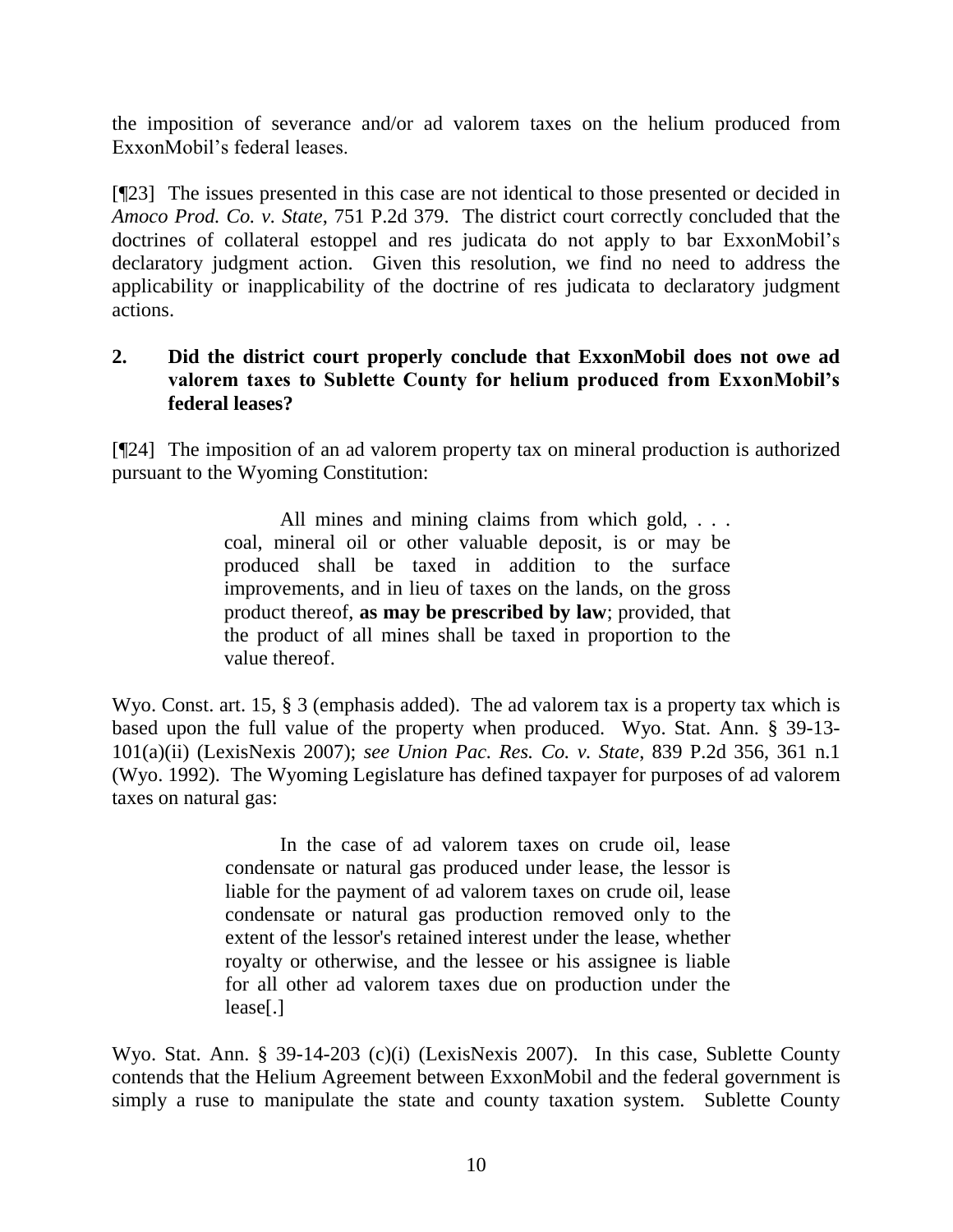contends that the Helium Agreement vests in ExxonMobil all the incidents of ownership in Sublette County and, therefore, imposition of the ad valorem tax on the helium produced from these leases in Sublette County is appropriate. This argument is not supported by either the facts or law.

[¶25] Under the Mineral Leasing Act of 1920, the United States Congress determined that it should reserve the ownership and right to extract helium from all gas produced from federal mineral leases. 30 U.S.C.A. § 181 (West 2007). Consistent with this reservation, the federal leases at issue in this case reserve unto the federal government the ownership and right to extract helium from all gas produced under these federal leases. Due to these restrictions, which were imposed by the federal government without regard to Wyoming severance or ad valorem taxes, ExxonMobil is required to purchase the helium following its extraction from the natural gas stream. Moreover, the point at which this purchase occurs under the Helium Agreement is in Lincoln County because of engineering requirements and the physical properties of helium. Thus, it cannot be concluded that the Helium Agreement is a ruse, simply created for the purpose of tax manipulation. Given federal law, it was and is necessary to convey the helium to ExxonMobil once it is extracted from the gas stream. This point is located at the Shute Creek facility in Lincoln County.

[¶26] The Wyoming Legislature holds the exclusive authority to define a taxpayer under Wyoming law. *Wyo. State Tax Comm'n v. BHP Petroleum Co*., 856 P.2d 428, 434 (Wyo. 1993). For purposes of ad valorem taxes on natural gas the legislature has defined taxpayer as the lessor, lessee, or the lessee's assignee. Wyo. Stat. Ann. § 39-14-203(c)(i). Due to the unique circumstances created by Congress' reservation of helium in the Mineral Leasing Act of 1920, and the federal leases issued pursuant thereto, ExxonMobil does not fit within any of these categories. Accordingly, the district court correctly concluded that ExxonMobil does not owe ad valorem taxes to Sublette County for helium produced from ExxonMobil's federal leases.

## **3. Did the district court properly conclude that ExxonMobil does not owe severance taxes on helium produced from ExxonMobil's federal leases?**

[¶27] Severance taxes are imposed pursuant to Wyo. Stat. Ann. § 39-14-203(a)(i) (LexisNexis 2007):

> There is levied a severance tax on the value of the gross product extracted for the privilege of severing or extracting crude oil, lease condensate or natural gas in the state. . . .

The legislature has defined "taxpayer" for the purposes of severance taxes as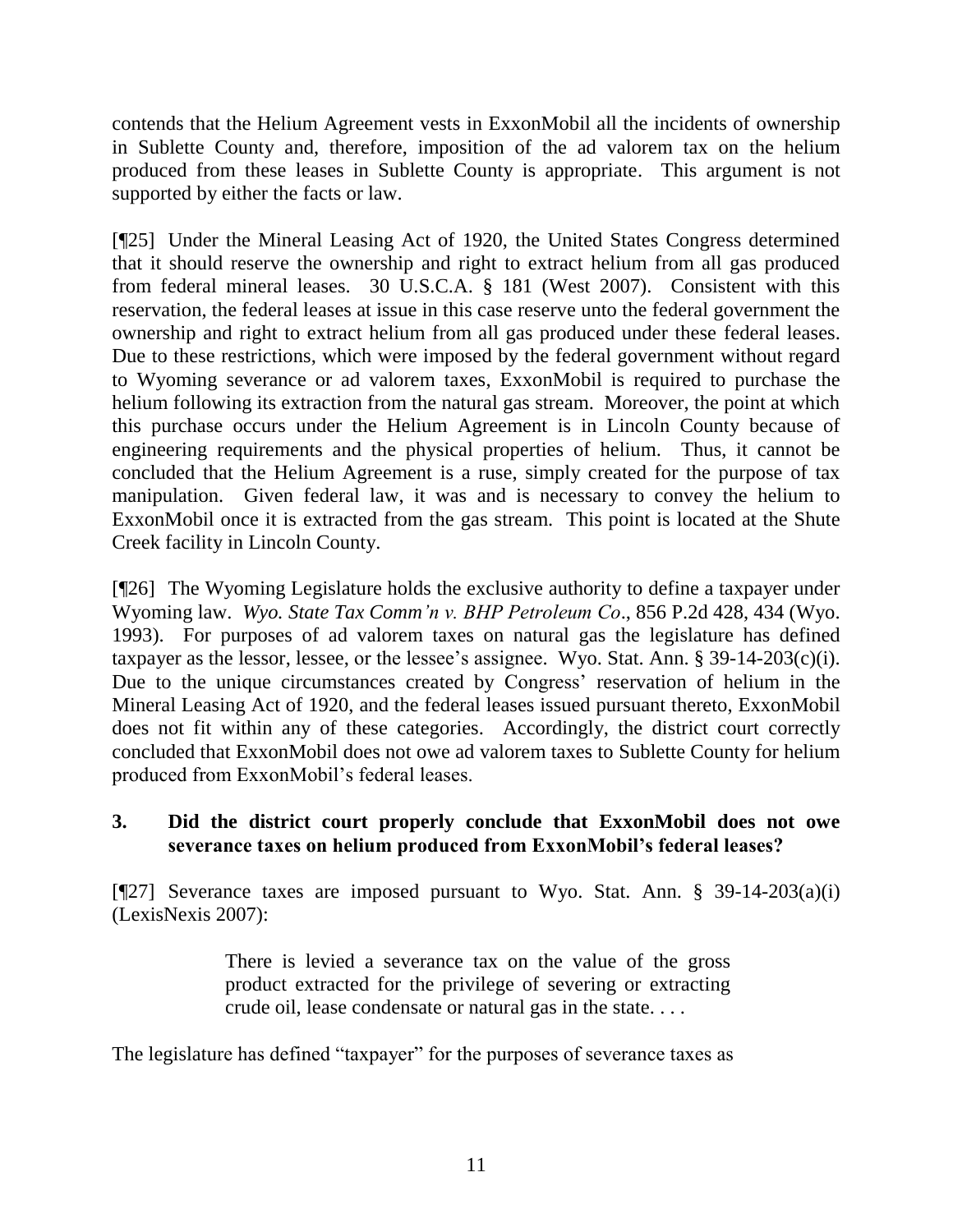. . . any person extracting crude oil, lease condensate or natural gas and any person owning an interest in the crude oil, lease condensate or natural gas production to the extent of their interest ownership are liable for the payment of the severance taxes together with any penalties and interest.

Wyo. Stat. Ann. § 39-14-203(c)(ii) (LexisNexis 2007). The Department contends under these statutes that a severance tax is imposed upon the entity severing or extracting minerals, which is not dependent or contingent upon contractual rights or ownership. Thus, by having physically severed or extracted helium from the ground, ExxonMobil is liable for severance taxes on the helium. ExxonMobil contends that under the applicable statues, severance taxes are imposed on the exercise of a legal privilege to sever or produce gas arising out of mineral ownership, which ExxonMobil lacks due to the reservations under the federal leases. We find that the language under the statutes, and the unique reservation under the federal leases, precludes assessment of severance taxes upon Exxon Mobil for the helium produced from these federal leases.

[¶28] The issues presented require an interpretation of the controlling statutes. Our rules of statutory interpretation are well established:

> In the conduct of statutory interpretation, we begin by inquiring into the ordinary and obvious meaning of the words employed by the legislature according to the manner in which those words are arranged. If more than one reasonable interpretation exists, we resort to general principles of statutory construction. When the legislature has spoken in unambiguous terms, however, we are bound to the results so expressed.

*Wyodak*, ¶ 18, 60 P.3d at 137 (citations omitted). This Court has an obligation to make sense out of a statute and give full force and effect to the legislative product; in construing statutes, intention of the law-making body must be ascertained from the language of the statute as nearly as possible. A statute must not be given a meaning which would nullify its operation if it is susceptible to another interpretation. *Hasser v. Flint Eng'g*, 647 P.2d 66, 69-70 (Wyo. 1982). Likewise, we will not construe a statute in a way that renders a portion of it meaningless.

[¶29] This Court must also be mindful of the principles related to tax imposition statutes. Under our precedent, tax imposition statutes are to be construed in favor of the taxpayer and are not to be extended absent clear intent of the legislature. *Qwest Corp. v. State ex rel. Wyo. Dep't of Revenue*, 2006 WY 35, ¶ 8, 130 P.3d 507, 511 (Wyo. 2006). In interpreting statutes levying taxes, it is the established rule not to extend their provisions by implication, beyond the clear import of the language used, or to enlarge their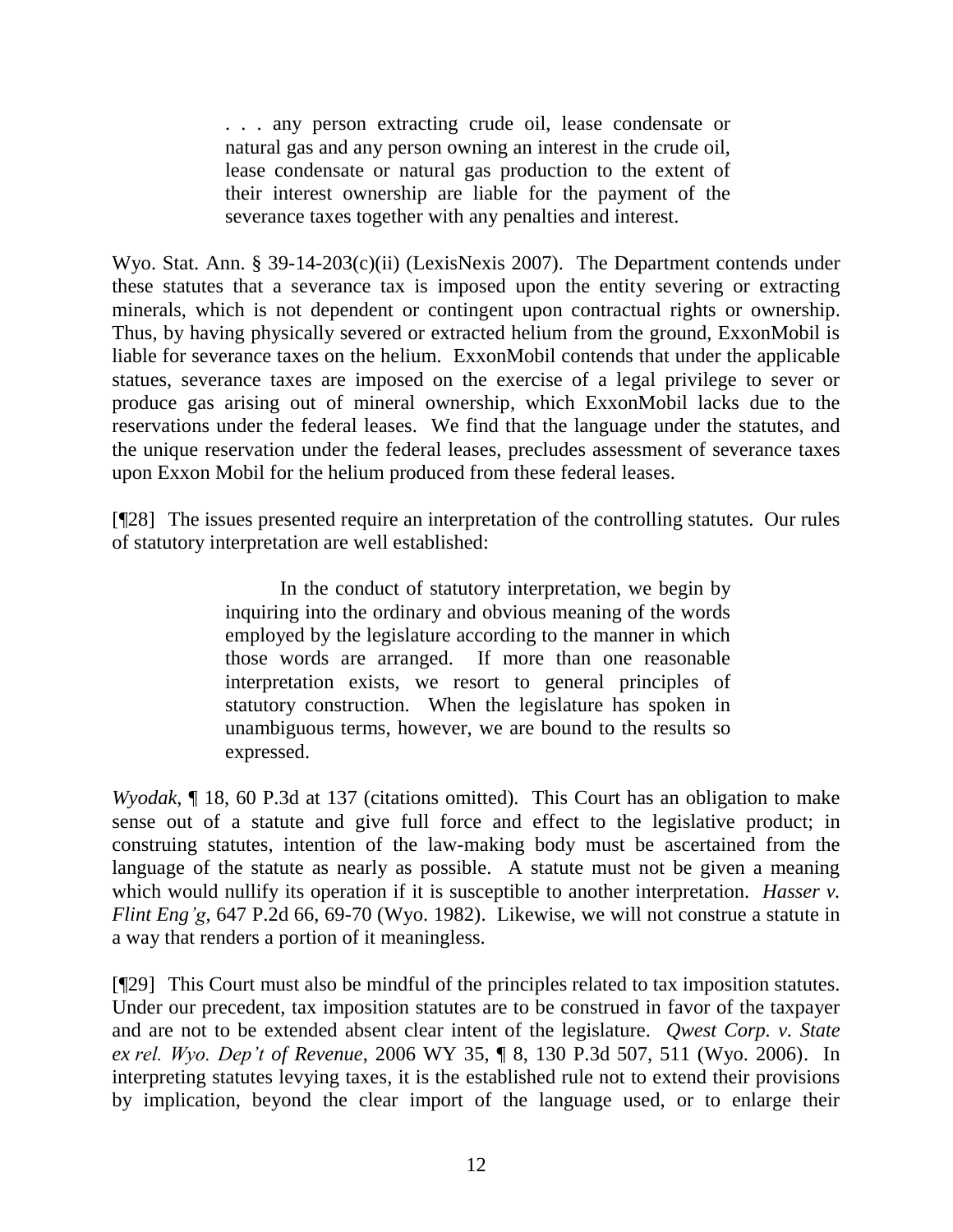operations so as to embrace matters not specifically pointed out. "In case of doubt, they are construed most strongly against the government and in favor of the citizen." *Amoco Prod. Co. v. Dep't of Revenue*, 2004 WY 89, ¶ 18, 94 P.3d 430, 438 (Wyo. 2004). As summarized in *Qwest Corp*.,

> taxes may not be imposed by any means other than a clear, definite and unambiguous statement of legislative authority. *Chevron U.S.A., Inc.* [*v. State*], 918 P.2d [980,] 984 [(Wyo. 1996)]; *Amoco Production Co.* [*v. Dep't of Revenue*, 2004 WY 89], ¶ 18[, 94 P.3d 430, 438 (Wyo. 2004)]. *See also* Wyo. Const. art. 15, § 13 (stating "[n]o tax shall be levied, except in pursuance of law, and every law imposing a tax shall state distinctly the object of the same, to which only it shall be applied.").

¶ 9, 130 P.3d at 511.

[¶30] In *State ex rel. Department of Revenue v. Union Pacific Railroad Co.*, 2003 WY 54, ¶ 12, 67 P.3d 1176, 1182 (Wyo. 2003) (citations omitted), we recognized:

> When the words are clear and unambiguous, a court risks an impermissible substitution of its own views, or those of others, for the intent of the legislature if any effort is made to interpret or construe statutes on any basis other than the language invoked by the legislature. Moreover, "[a]ll statutes must be construed *in pari materia*; and in ascertaining the meaning of a given law, all statutes relating to the same subject or hav[ing] the same general purpose must be considered and construed in harmony."

Therefore, in performing our review, we look first to the plain and ordinary meaning of the words to determine if the statute is ambiguous. A statute is clear and unambiguous if its wording is such that reasonable persons are able to agree on its meaning with consistency and predictability. Conversely, a statute is ambiguous if it is found to be vague or uncertain and subject to varying interpretations. We have said that divergent opinions among parties as to the meaning of a statute may be evidence of ambiguity. However, the fact that opinions may differ as to a statute's meaning is not conclusive of ambiguity. Ultimately, whether a statute is ambiguous is a matter of law to be determined by the court. *Id.*, ¶12, 67 P.3d at 1182-83.

[¶31] In determining whether these statutes are ambiguous it is helpful to note the construction the Department placed on the statutes which it is charged with administering. This Court has previously held that an agency's interpretation of the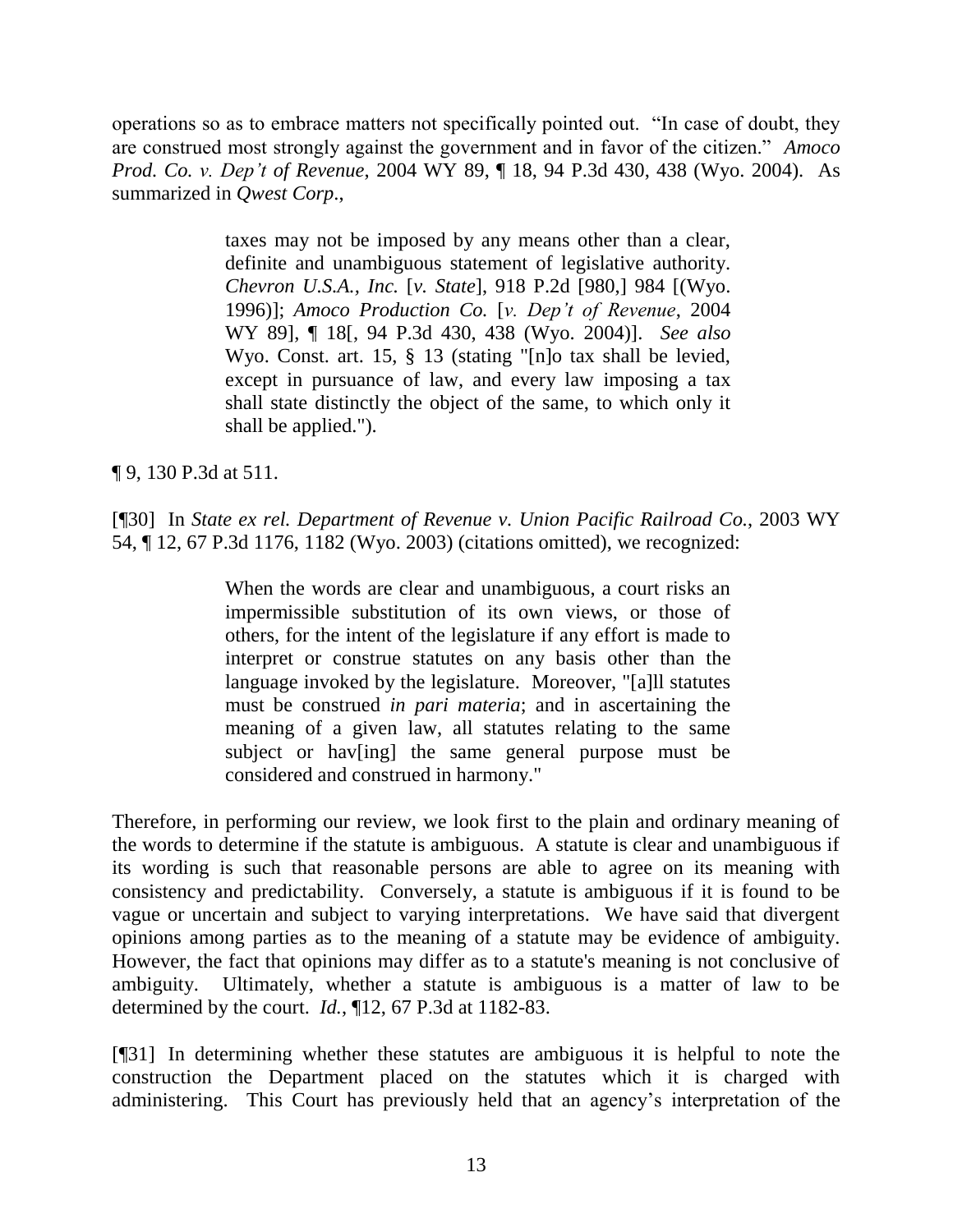statutory language which the agency normally implements is entitled to deference, unless clearly erroneous. *Buehner Block Co. v. Wyo. Dep't of Revenue*, 2006 WY 90, ¶ 11, 139 P.3d 1150, 1153 (Wyo. 2006). Moreover, this Court generally defers to the construction placed on a statute by the agency that is charged with its execution, provided that construction does not conflict with the legislature's intent. *Qwest*, ¶ 8, 130 P.3d at 511; *see also Loberg v. State ex rel. Wyo. Workers' Safety & Comp. Div.*, 2004 WY 48, ¶ 9, 88 P.3d 1045, 1049 (Wyo. 2004) (one measure of a statute's meaning is the interpretation placed on it by the agency charged with its administration); *State ex rel. Sublette County Bd. of County Comm'rs v. State*, 2001 WY 91, ¶ 16, 33 P.3d 107, 113 (Wyo. 2001). In this case, the Department's own rule, at the time ExxonMobil filed the declaratory judgment, provided:

> The severance tax is an excise **tax imposed on the** present and continuing **privilege of removing, extracting, severing or producing** any mineral in this state, and the incidence of the severance tax is upon all interest owners in proportion to their ownership shares, . . .

Department of Revenue Rules and Regulations, ch. 6, §5(a)(ii) (2006) (emphasis added). As analyzed below, this interpretation does not appear inconsistent with the statutory provisions.

[¶32] Under Wyo. Stat. Ann. § 39-14-203(a)(i), a severance tax is imposed "on the value of the gross product extracted **for the privilege of severing or extracting** . . . natural gas in the state." Under ExxonMobil's federal leases, at the time they were issued, the United States reserved "the ownership of and the right to extract helium from all gas produced from lands leased . . . ." 30 U.S.C.A. 181 (West 2007). This language was also contained in the actual leases which are the subject of this litigation. ExxonMobil does not possess the privilege of removing, extracting, severing or producing the helium. By virtue of Congress' limitations under the Mineral Leasing Act of 1920, the privilege of severing or extracting helium has not and cannot be assigned or conveyed to ExxonMobil.<sup>7</sup> This legal limitation necessitated the 1985 Helium Agreement, under which the federal government sells the crude helium, following its extraction from the gas stream.

[¶33] This unique situation is unlike that presented in *BHP Petroleum Co., Inc. v. State*, 784 P.2d 621 (Wyo. 1989), where BHP owned a percentage of the gas produced and, by virtue of the operating agreement, was conveyed the privilege or right to sever or extract

 $<sup>7</sup>$  As noted by the parties, Congress passed the Helium Privatization Act of 1996, Pub. L. No. 104-273,</sup> 1996 U.S.C.C.A.N. (110 Stat.) 3315. This Act allows the leasing of helium, but does not apply and obviously was not in effect at the time the leases were issued or the Helium Agreement was entered into between the federal government and ExxonMobil.